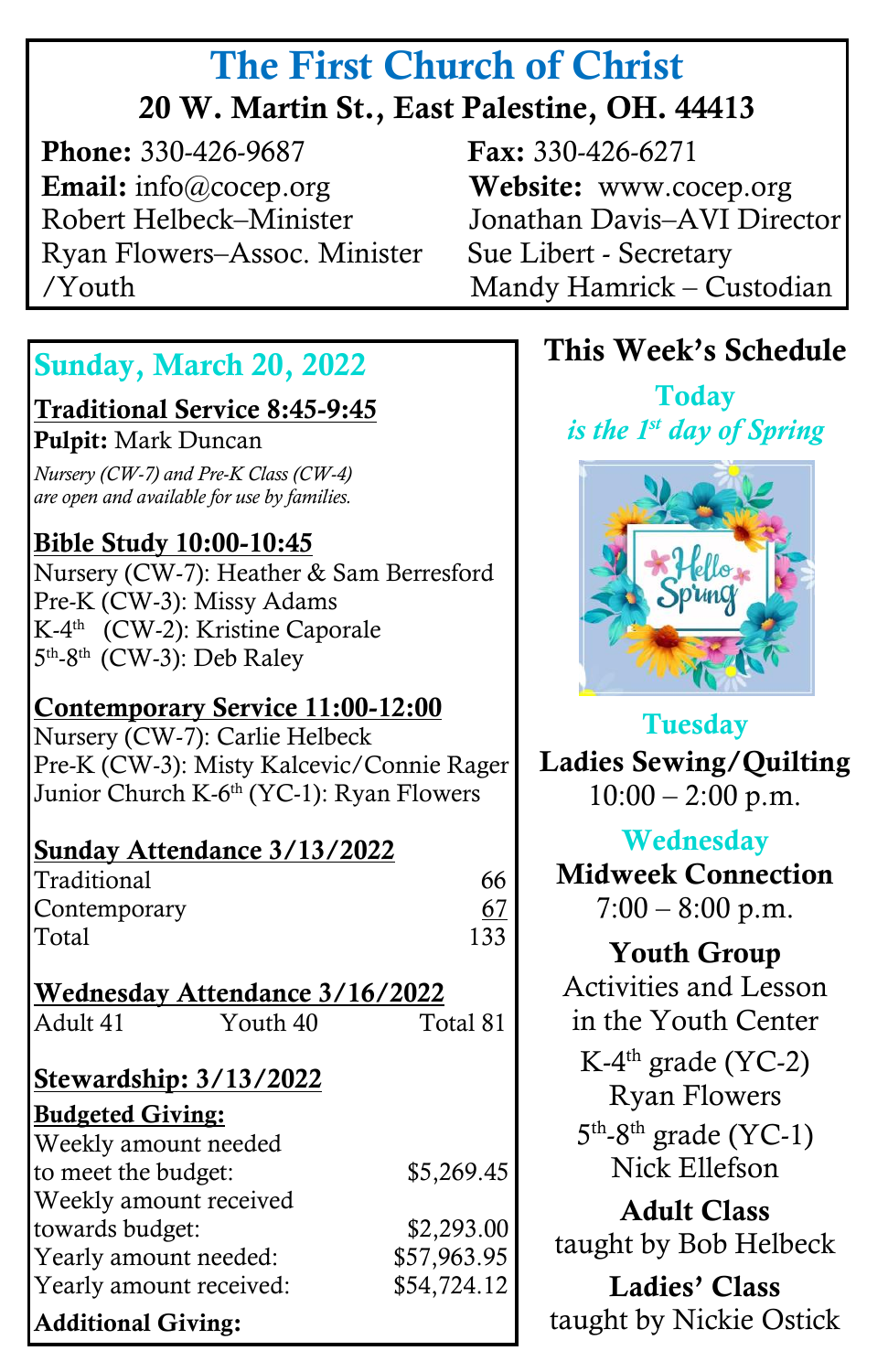JOIN US Wednesday Night as we study the life of Abraham. We will finish looking at the promises God made Abraham, and then we will learn from Abraham how to face trials. We must:

- expect trials.
- recognize that with each trial comes a temptation.
- seek God's wisdom while facing trials.
- consider the consequences of sin while in trials.
- expect God's amazing grace while in trials.
- consider nonbelievers while in trials.
- keep our eyes on Christ while in trials.

# Attention Ladies

The Sewing/Quilting Group will be meeting on the  $2^{\text{\tiny nd}}$  and  $4^{\text{\tiny th}}$ Tuesdays of each month here in Century Hall. We invite you to join us.

# Century Hall Rentals

If you would like to use Century Hall this year for Graduation parties or open house, please come into the church office or call ASAP. The dates will start to fill up fast.

## Elkhorn Valley Christian Service Camp

April 9 – MAN CAMP – Finish Strong 10 am – 2:30 pm – Cost: \$30

April 29 – 30 – FRIENDSHIP FOUNDATION 1<sup>st</sup>-3<sup>rd</sup> Grade Retreat - Cost \$40 - \$50 after 4/26

## April 22 & 23 – AFTERSHOCK – Make an Impact

4, 5, & 6 Grades Retreat – Cost: 40 - \$50 after 4/11

# May 20 – 21 – LEADERSHIP ENCOUNTER – Leading Like Jesus

Cost: \$70 or \$50 if 2 or more from same church Please Note: There is a list of needed items for the camp available on the bulletin board. Please take a look at it and see if there is anything you would like to donate. Thank you.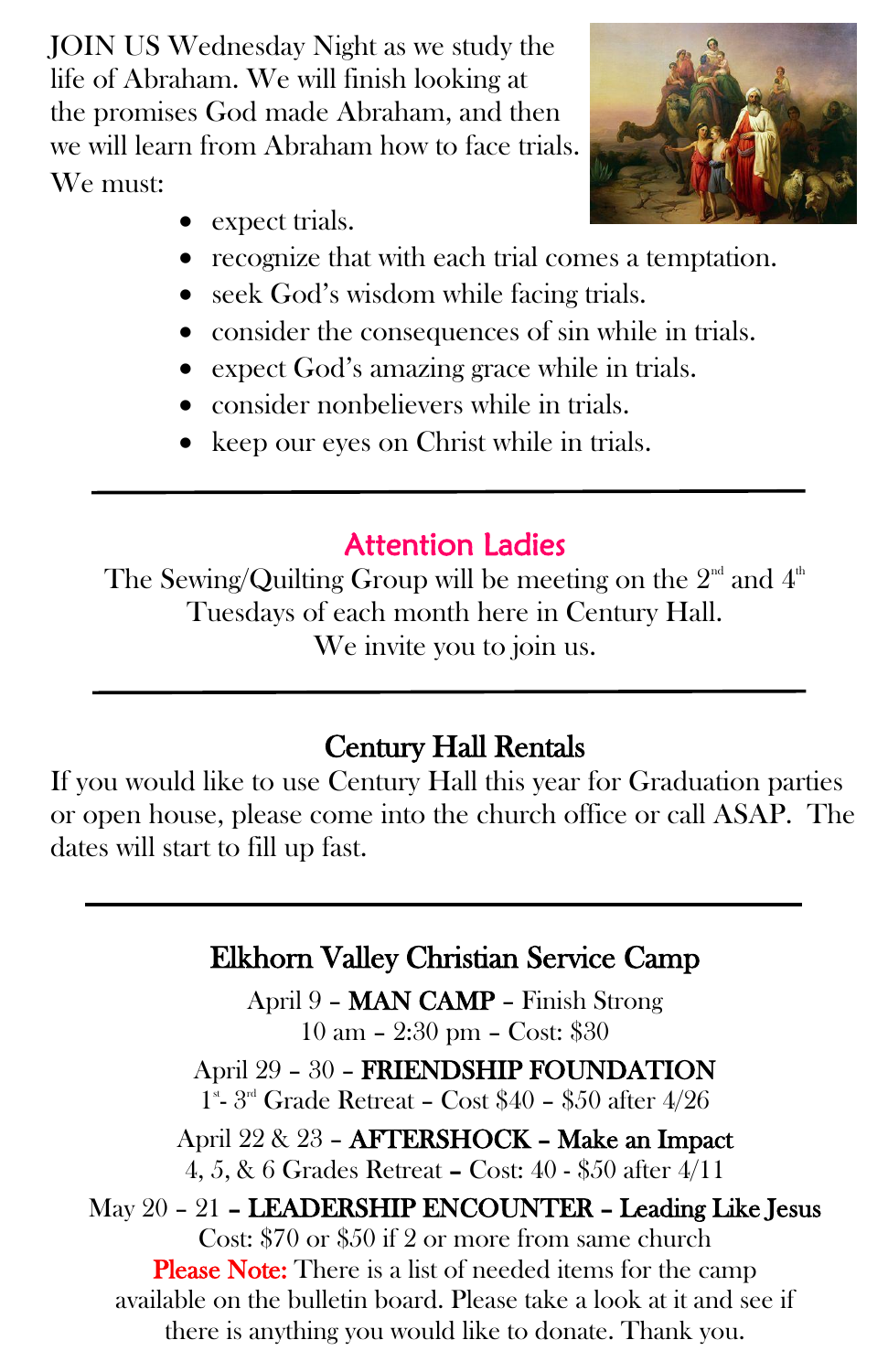

- 3/22 John Davis 3/23 Betts Lewis Joe Caporale 3/24 Jim Mackall Michael Huffman 3/25 Sue Evans Marcia Baumgardner Mateo Lorenzo –Trosky
- 3/26 Dylan Boyles Duane Kalcevic



3/26 Ed & Audra Stackpole



*This season is a time of warming weather and nature coming back to life. As flowers bloom and animals are born, we are reminded of the innocence and beauty that exists in this world and that there is new life all around us. As Christians, we are given new life and new mercies every morning.*

#### PLEASE REMEMBER IN PRAYER…

Our country & its leaders; our military; first responders; law enforcement officers; shutins; kids in school & college; those affected by Covid and those travelling for their jobs. The people of Ukraine

Marjorie Bublitz update She hasn't received any treatment yet for the pancreatic cancer because her health is declining rapidly. She now has a UTI and tested positive for covid. (Danielle Bublitz's grandmother)

Judy Allison is officially in remission from cancer. She will need continued prayer. (Joyce Harris'<sup>s</sup> cousin)

Kevin Howard had covid and was not able to receive chemotherapy and is waiting on test results. (Scott Harris & Bo Harris's cousin)

Larry Solomon has improved. He is to come home this week. He is receiving physical therapy to prepare his heart for surgery at a later date. Thank you for your prayers. (Keith Kreger's brother-in-law)

Beth Muskovich had her metatarsals removed. Please pray for a speedy recovery. (Mallory Aponick's aunt)

Bud Martin is recuperating from a recent heart catheterization and received a stint. Braxton Feezle received good news that her liver is doing good.

Unspoken Request personal. Connie Rager for health concerns and

pending surgery.

Marge Lewis and family upon the recent death of her sister, Sharlene Easterday.

Marge Lewis for health issues. Ken Smith is in Parkside Nursing Center. Unspoken Request for health issues & strength.

Elaine Emanuel & baby Elaine has been admitted to the hospital with preeclampsia. She will be staying there for 3 weeks until they induce labor the week of April 3rd.

Karry Snyder broke her hip and is recovering from hip replacement surgery. She is doing well.

Julie Crowe is recovering from surgery for a torn meniscus.

The Family of Bill Clemmer upon Bill's recent passing. (Karen Baker & Judith Trella's uncle) Sarah Helbeck is at home after being hospitalized this past week for a TIA.

Please remember these people in your prayers and with a card or phone call.